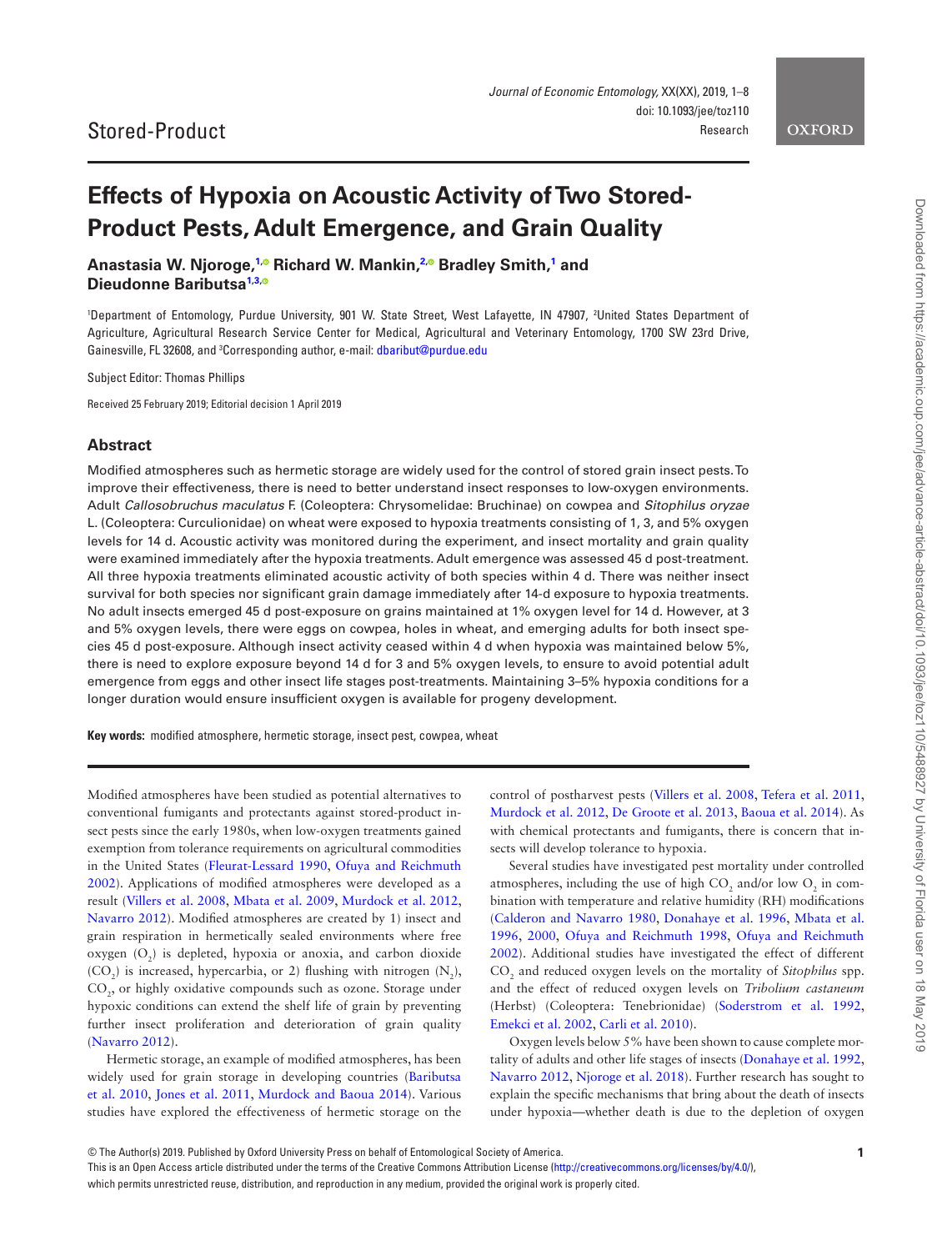rather than increase in carbon dioxide [\(Bailey 1955\)](#page-6-15) or whether death is due to desiccation rather than suffocation [\(Murdock et al.](#page-6-2)  [2012](#page-6-2)). While modified atmospheres have been shown to kill storedproduct pests within a few days, there is evidence that some insects may survive the effects of reduced oxygen and elevated carbon dioxide [\(Navarro 2012](#page-7-2)). Insects compensate for hypoxia by increasing tracheal diameters and the number of tracheoles, by decreasing respiration, and also by reducing their metabolic rates [\(Herreid 1980](#page-6-16); [Hochachka 1986;](#page-6-17) [Weyel and Wegener 1996](#page-7-7); [Jarecki et al. 1999](#page-6-18); [Henry and Harrison 2004;](#page-6-19) [Zhou et al. 2007,](#page-7-8) [2008](#page-7-9)). Before females become immobile, they may lay eggs [\(Yan et al. 2016](#page-7-10)), leaving behind progeny that may potentially continue their development and result in infestations if the hypoxic environment is breached.

There are documented cases where oxygen levels increased under hermetic conditions after decreasing below 5%, likely due to unidentified breaches of the hermetic seals ([Yan et al. 2017](#page-7-11), [Kharel](#page-6-20)  [et al. 2018\)](#page-6-20). Despite the rise in oxygen, the quality of the stored grain and flour were maintained. This is because insects were dead as oxygen decreased below 5% and the containers remained sealed for at least 90 d. However, in the cases where insects are subjected to short hypoxia treatments and then exposed to normoxia, there is a possibility of pest resurgence if all insect stages are not controlled. Monitoring insects after short hypoxia treatments would be useful to assess whether insects would continue their development.

Acoustic detection has been used previously to assess insect activity through measurements of distinctive trains of sound impulses, namely feeding, mating, and locomotion ([Mankin et al. 2008,](#page-6-21) [Kiobia](#page-6-22)  [et al. 2015\)](#page-6-22). Monitoring pests subjected to hypoxia using acoustic methods may provide insights into insect behavior under modified atmospheres. [Njoroge et al. \(2017b](#page-7-12), [2018\)](#page-7-6) implemented studies to assess insect acoustic behavior under hermetic conditions. Results showed that acoustic behavior declines progressively with the decrease in oxygen levels. The study revealed that there was a direct relationship between the residual oxygen level and the insects' acoustic activity. Oxygen levels declined to less than 4% from normoxia within 1 wk, and insect sound burst rates fell below an acoustic detection threshold of 0.02 bursts/s indicating that the insects had ceased feeding. Little is known on the behavior response of insects under controlled hypoxic-induced conditions. Unlike hermetic conditions where oxygen is depleted progressively from normoxia, insect in controlled environments are subjected to immediate hypoxia. Monitoring of insect acoustic behavior under low-oxygen levels will help determine recommendations for insect management under controlled atmospheres.

The objectives of the present study were to assess 1) acoustic behavior of stored-product arthropods [*Callosobruchus maculatus* F. (Coleoptera: Bruchidae) and *Sitophilus oryzae* L. (Coleoptera: Curculionidae)] under low-oxygen (1, 3, and 5%) treatments in controlled atmospheres, 2) insect survival and grain quality immediately after exposure to low-oxygen treatments, and (iii) insect emergence 45 d post-treatments.

## **Materials and Methods**

#### Insect Rearing and Sample Preparation

*Callosobruchus maculatus* and *S. oryzae* used for this experiment were maintained in a Conviron Environmental Chamber (C710, Winnipeg, MB, Canada) at the Department of Entomology, Purdue University. Rearing conditions for both colonies were as follows: temperature,  $25 \pm 1^{\circ}$ C; RH,  $40 \pm 5\%$ ; and photoperiod, 12:12 (L:D) h. *Callosobruchus maculatus* were reared on California black-eyed cowpea variety #8046 (Wax Co., Amory, MS) and *S. oryzae* on soft

red winter wheat variety AG1189 (Alumni Seed Co., Romney, IN). Grain for the experiment was disinfested for 14 d at −18°C and then thawed at room temperature 1 d before use. Wide-mouth glass jars were filled with approximately 100 g of fresh cowpea or wheat grain and then infested with ~150 adult *C. maculatus* and *S. oryzae*, respectively. The insects were allowed to lay eggs for 2 h and then removed. The infested grain was incubated, and eggs were allowed to develop until the time of first adult emergence. Newly emerged unsexed adult *C. maculatus* and *S. oryzae* were isolated from their respective colonies using no. 10 sieves. A vacuum aspirator was used to collect insects in batches of 50 for introduction into specific controlled atmosphere treatments.

#### Controlled Atmosphere Chamber Assemblage

Airtight controlled atmosphere chambers were made from 9.5-liter aquarium tanks. Three aquarium tanks formed enclosures to hold the insects at oxygen levels of 1, 3, or 5%. These levels were chosen because previous studies have demonstrated only limited lethality of low-oxygen treatments against insects until oxygen levels fall below 5% [\(Navarro 1978](#page-7-13); [Njoroge et al. 2017a](#page-7-14),b, [2018](#page-7-6)). The tanks were rectangular cuboid glass containers measuring 30.5 cm × 15.2 cm × 20.3 cm. The aquarium was covered with lightweight shatterresistant acrylic sheets (synthetic polymer of methyl methacrylate). Four holes were drilled on the acrylic covers using a cordless drill (Black & Decker, Towson, MD) fitted with a 0.75 cm drill bit (Menards Inc, Eau Claire, WI). The holes facilitated the installation of a stainless-steel probe to serve as a waveguide for transmission of vibrational signals from the insects to the acoustic sensor-amplifier system. Rubber stoppers (No. 7) were glued to the acrylic covers after drilling to ensure a firm grip of the waveguide and to help prevent gas leakage. Each tank was covered by an acrylic sheet, sealed using Duct Sealing Compound (Gardner Bender, Milwaukee, WI) and secured firmly with Duct tape (Duck, Avon, OH).

Different low-oxygen environments in the aquarium tanks were obtained by flushing with nitrogen from pressurized cylinders. These mixtures were passed into the aquarium tanks throughout the experiment as needed to ensure the  $O_2$  levels were maintained at the desired concentrations. Each aquarium tank had two OxyDots (OxySense Inc., Dallas, TX) fitted to facilitate monitoring of  $O<sub>2</sub>$ levels using the OxySense 5250i (OxySense). The gas composition levels to which the test insects were exposed were monitored twice a day to check for fluctuations.

#### Experimental Set-up

The experiment involved three oxygen levels  $(1, 3,$  and  $5\%$  O<sub>2</sub>) and two insect pests (*C. maculatus* and *S. oryzae*). Each treatment was replicated four times. The experimental unit (sample) was a fish tank holding four 120-ml glass containers with perforated lids and each holding either wheat or cowpea infested with 50 individuals of a specific treatment.

## Acoustic Measurement

The acoustic devices were set up as described in [Herrick and Mankin](#page-6-23)  [\(2012\).](#page-6-23) A sensor-preamplifier module (model SP-1L Acoustic Emission Consulting [AEC], Sacramento, CA) was attached at the end of the waveguide (probe) passing through the drilled acrylic covers of the aquarium tanks into the infested grain in the jars. The sensor was connected to an AED-2010 amplifier (AEC, Sacramento, CA). The AED-2010 was connected to a digital audio recorder, Marantz professional [model PMD-561, New York City, NY], which stored the insect signals as wav files on memory cards at a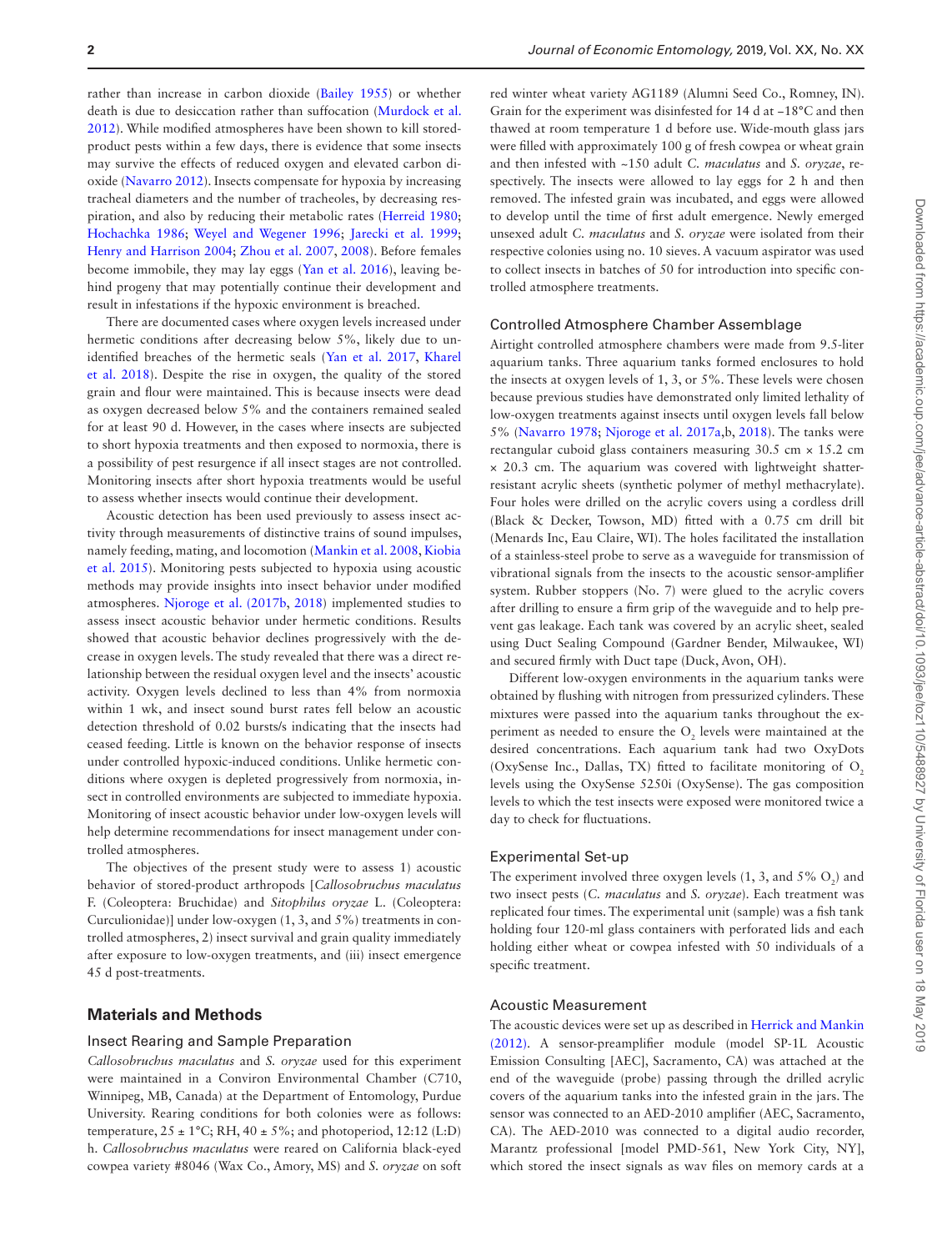44.1 kHz sampling rate. Recordings of 1 h each were taken twice a day (morning and evening) for the first 6 d and twice a week for the next 8 d as the activity decreased. Insect sound recordings were performed inside the aquarium tanks in an isolated quiet room at ambient temperature (22–25°C), with fluorescent lighting. The amplification levels were standardized throughout the experiment; consequently, the relative amplitudes are the same for all the oscillograms as described in the following section.

#### Acoustic Data Management and Signal Processing

Before further processing, recorded signals were first band-pass filtered between 0.2 and 10 kHz using Raven Lite software ([Bioacoustics](#page-6-24)  [Research Program 2016](#page-6-24)). Next, five spectral profiles (mean spectra) were calculated for both *C. maculatus* and *S. oryzae* by DAVIS (Digitize, Analyze, View, Insect Sounds) through fast Fourier transform and other algorithms ([Mankin et al. 2011,](#page-6-25) [Herrick et al. 2013\)](#page-6-26) from 10-min prescreened records obtained from noise-free periods. It was necessary to construct different profiles for each species due partly to the larger size of *S. oryzae* and partly to differences in the structure of cowpeas and wheat [\(Mankin et al. 2018](#page-6-27)), which produced significant differences in the spectra of the sounds each species produced. DAVIS was further used to conduct automated analyses to distinguish daily insect sounds produced by both *C. maculatus* and *S. oryzae*. Each impulse detected in the daily recordings was assigned to the type from which it had the smallest total mean-square difference ([Dosunmu et al. 2014\)](#page-6-28). Impulses whose spectra failed to match any profile within a preset least-squares threshold were discarded. For each sample, the DAVIS program identified and timed groups (trains) of at least three impulses separated by intervals < 200 ms whose spectra matched one of the five insect profile types. These trains, called bursts, have been demonstrated in previous studies to have a high likelihood of having been produced by an insect ([Jalinas et al. 2015](#page-6-29)). The beginning and end time of each train and the number of impulses in the train were stored in a spreadsheet. The rates of bursts, the numbers of impulses per burst, and the rates of impulses in bursts were calculated as in [Jalinas et al. \(2015\)](#page-6-29).

Responses of both *C. maculatus* and *S. oryzae* to the low-oxygen tensions were assessed in terms of burst rates and the rates of impulses in bursts. Furthermore, statistical analyses were used to compute the differences or similarities among burst rates and rates of impulses in bursts from insects of each species exposed to the different oxygen-level treatments.

# Moisture Content, Grain Quality, and Adult Emergence Assessments

At the beginning and end of the experiment, the moisture content was determined using a handheld grain moisture tester (Dickey-John mini GAC plus moisture tester; DICKEY-john Corporation, Auburn, IL). The numbers of insect damaged wheat and infested cowpea were assessed on 100-grain samples and converted into percentage. Given the low-oxygen conditions, the focus was on qualitative changes of grain (presence of holes and eggs) as opposed to quantitative changes (weight loss). Cowpea seeds were infested with eggs, whereas wheat seeds had holes. The number of surviving adult insects was assessed. After assessing and sieving out the adults exposed to hypoxia for 14 d, cowpea seeds and wheat grain were incubated at  $25 \pm 1$ °C and  $40 \pm 5\%$  RH for 45 d. The total number of adults that had emerged from each container after 45 d was counted and recorded. At the beginning of each of the 1-h acoustic recordings, counts were made of insects visibly in movement near the surface of the 120-ml glass jars containing the treatment samples.

## Statistical Analyses

All data were analyzed using Stata SE Version 12 ([StataCorp 2011](#page-7-15)). Percentage data were arcsine transformed to stabilize variance prior to analysis. Analysis of covariance (ANCOVA) was applied to test the effects of treatment, exposure time, and the interaction of treatment and exposure time. Where the coefficient of the interaction term was significant ( $P \le 0.05$ ), analysis of variance (ANOVA) was performed to compare mean rates of bursts, and numbers of surviving insects, damaged grains, and emerging adults among the treatments to assess for day-by-day differences. Means were separated using Bonferroni adjustment at 95% confidence level. In several tables, mean values ± SEM are listed.

## **Results**

## Acoustic Activity of Adult *C. maculatus* and *S. oryzae* Under Low-Oxygen Environments

The acoustic patterns for the two species varied considerably on different days after exposure to low-oxygen environments. The sound impulses showed a broad range of amplitudes, spectral features, and temporal patterns. [Figure 1A](#page-3-0) and [C](#page-3-0) show several impulses in a 2-min recording of adult *C. maculatus* and *S. oryzae*, respectively, under normoxic conditions. The signals grew weaker as time progressed under exposure to the low-oxygen environments during this study. [Figure 1B](#page-3-0) and [D](#page-3-0) nevertheless include several individual impulses and an impulse train in a 2-min recording of adult *C. maculatus* and *S. oryzae*, respectively, after 2-d exposure to 3% oxygen.

For purposes of analysis, five audibly distinct types of spectra were identified in the prescreening of single, high-quality acoustic recordings of adult *C. maculatus* and *S. oryzae*, respectively. The signal profiles were Broadband, HighF, MidF1, MidF2, and LowF, based on their peak energies and breadths of spectral range. From the 3-min sections identified at the prescreening stage, DAVIS program identified brief 1–10 ms bursts separated by <200 ms and saved them. The rates of bursts and impulses in bursts were computed for each recording. The rates of bursts and rates of impulses in bursts in the different *C. maculatus* and *S. oryzae* treatments declined sharply over the first 4 d of exposure to controlled atmosphere conditions [\(Fig. 2A](#page-3-1) and [B](#page-3-1)). ANCOVA analysis showed significant differences in the decline curves of the different treatments and species demonstrated a significant interaction between treatments and exposure time ([Table 1](#page-4-0)). ANOVA analysis showed that there were significant differences ( $P < 0.05$ ) among burst rates for treatments at different points in time on the first 3 d when the insects were most active [\(Tables 2](#page-4-1) and [3\)](#page-4-2). By day 3, there was very little if any acoustic activity recorded for the 1% treatments for both insect species. On day 4, all the insects were 'acoustically' dead, i.e., the rates of bursts had fallen below a previously determined threshold for low likelihood of infestation, 0.02 bursts/s [\(Mankin et al. 2008](#page-6-21)).

The cessation of acoustic activity depended on the oxygen level and exposure time as shown in [Fig. 2A](#page-3-1), for rates of bursts, and in [Fig. 2B,](#page-3-1) for rates of impulses in bursts (burst impulses). Insect activity monitoring was stopped at 14 d. The burst rates in all treatments decreased steadily during the first 3–4 d after which few bursts were recorded. The decline was fastest in the 1 and 3% treatments for both insect species. After day 5, no insect activity was observed and the insects were presumed dead. The time taken until cessation of acoustic activity ranged from 2.9–3.2 d for *C. maculatus* and 3.2–4.1 d for *S. oryzae* under 1, 3, and 5% low-oxygen treatments [\(Table 4\)](#page-5-0).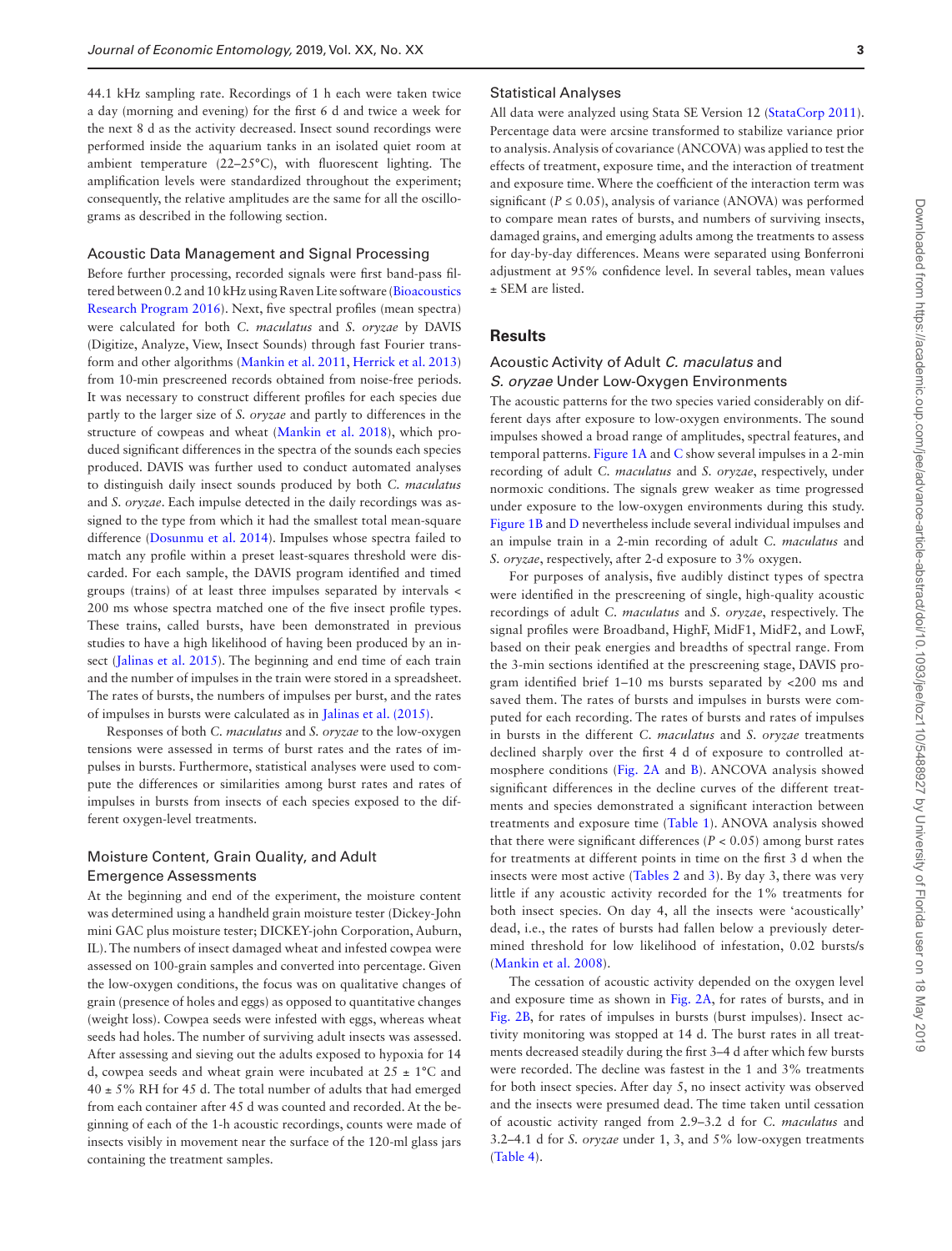

<span id="page-3-0"></span>**Fig. 1.** Oscillogram of a 3-min period of impulse patterns recorded from adult infestations of *Callosobruchus maculatus* (A and B) and *Sitophilus oryzae* (C and D) before and after 2-d exposure to controlled atmosphere storage conditions of 1, 3, and 5% oxygen levels.

# Insect Survival and Grain Quality Immediately After Low-Oxygen Treatments

After 14 d, the tanks were opened to assess moisture content, surviving adults, wheat grains with holes, and eggs on cowpeas. Grain moisture levels were 12% for cowpea and 8% for wheat. They remained the same by the end of the experiment (data not shown). Insect activities observable through the glass declined from normal to occasional weak movements, decreasing day by day and ceasing by the fourth day of treatment. At the end of 14 d, there were no surviving adults in any treatments. Immediately after 14 d, there was no significant difference ( $P > 0.05$ ) among hypoxia treatments on grain quality of wheat or cowpea ([Table 5](#page-5-1)). Infestation of cowpea grain with eggs ranged from 3.49 to 3.78% whereas for wheat, it ranged from 7.56 to 8.08%.

## Insect Development 45 d Post-treatment

After 45 d post-treatment incubation [\(Table 5](#page-5-1)), however, there were significant differences in adult emergence among hypoxia treatments for both *C. maculatus* and *S. oryzae* insect species (*P* < 0.05). For both species, treatments exposed to 1% oxygen had no emerging



<span id="page-3-1"></span>**Fig. 2.** Rates of bursts (A) and rates of burst impulses for (B) *Callosobruchus maculatus* (CPW) and *Sitophilus oryzae* (RW) adults during exposure to controlled atmosphere storage conditions of 1, 3, and 5% oxygen levels for 15 d.

insects after 45 d post-treatment incubation despite having visible eggs or damage on the cowpea and wheat, respectively. Similar numbers of adults emerged from the 3 and 5% treatments for both *C. maculatus* and *S. oryzae* treatments.

## **Discussion**

# Acoustic Activity of Adult *C. maculatus* and *S. oryzae* Under Low-Oxygen Environments

Acoustic methods provide a means for monitoring insect behavior and have been previously used to assess infestations of both adult and pre-emergent insect stages ([Schwab et al. 2005,](#page-7-16) [Mankin et al.](#page-6-25)  [2011](#page-6-25), [Eliopoulos et al. 2015,](#page-6-30) [Kiobia et al. 2015\)](#page-6-22). Reductions in insect activity typically are correlated with reductions in rates of movement and feeding sounds; consequently, the acoustic activity can be monitored to assess the behavioral response of insects to low-oxygen treatments ([Jalinas et al. 2015,](#page-6-29) [2017;](#page-6-31) [Njoroge et al. 2017a](#page-7-14),b, [2018](#page-7-6)).

In this study, we assessed how 1, 3, and 5% oxygen levels affected infestations of adult *C. maculatus* and *S. oryzae* on stored cowpea and wheat grains, respectively, over a 14-d period. The temporal and spectral patterns of their signals were comparable with those observed previously for stored-product insects subjected to hermetic conditions [\(Njoroge et al. 2017a](#page-7-14),b, [2018](#page-7-6)), with the acoustic activity of both *C. maculatus* and *S. oryzae* decreasing over time after exposure to the controlled atmosphere conditions.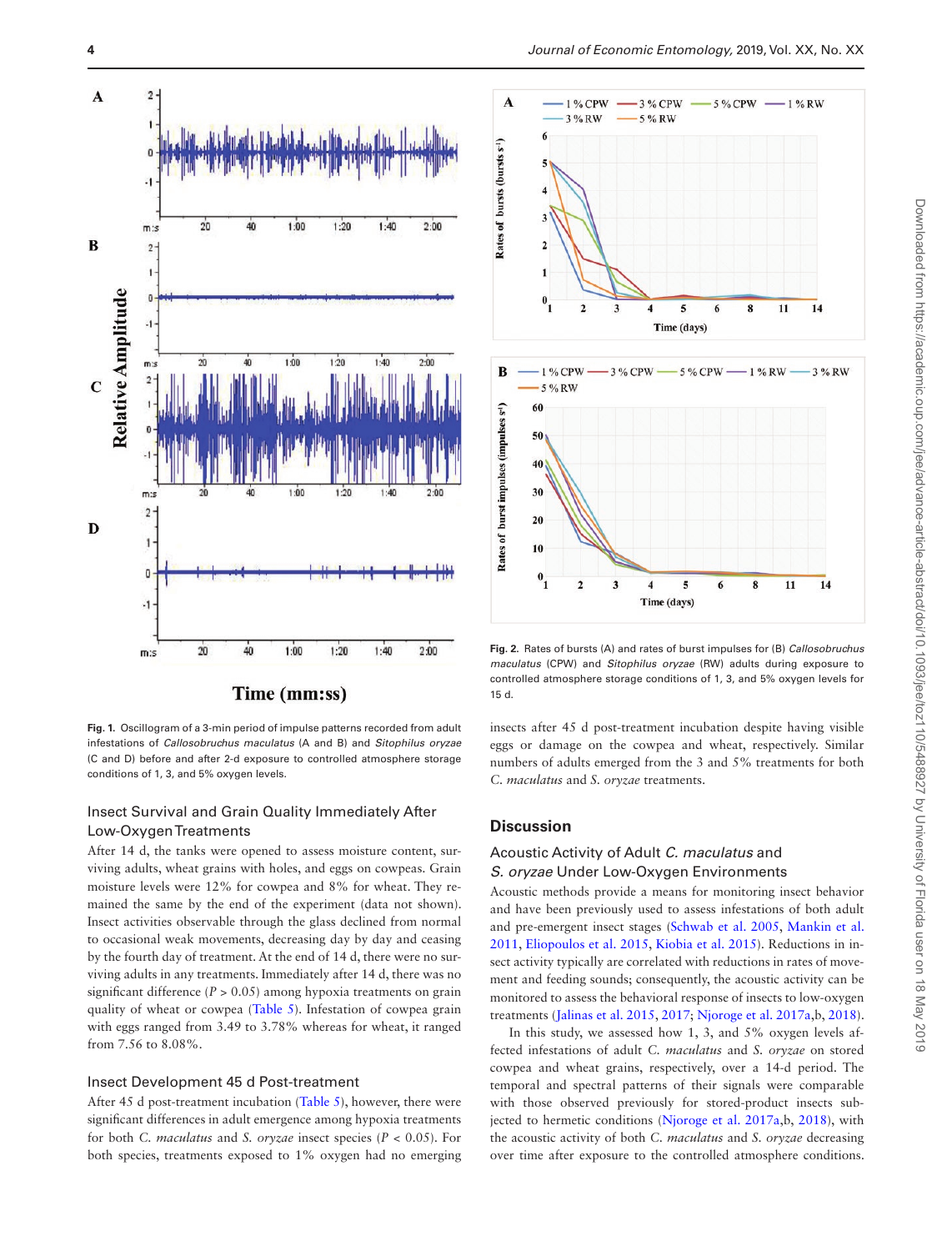<span id="page-4-0"></span>Table 1. Analysis of the effects of 1, 3, and 5% oxygen levels, exposure time, and their interaction on the mean rates of bursts, rates of impulses in bursts, and number of impulses per burst insect of *Callosobruchus maculatus* (CPW; *n* = 504) and *Sitophilus oryzae* (RW; *n* = 504) adults during a 14-d exposure period

| Parameter                   | <b>CPW</b>     |       |         | <b>RW</b>      |                  |         |
|-----------------------------|----------------|-------|---------|----------------|------------------|---------|
|                             | df             | F     | P       | df             | $\boldsymbol{F}$ | P       |
| Rates of bursts             |                |       |         |                |                  |         |
| Treatment                   | $\overline{2}$ | 26.26 | < 0.001 | 2              | 12.35            | < 0.001 |
| Exposure time               | 8              | 79.65 | < 0.001 | 8              | 13.24            | < 0.001 |
| Treatment × Exposure time   | 16             | 12.64 | < 0.001 | 16             | 8.99             | < 0.001 |
| Rates of impulses in bursts |                |       |         |                |                  |         |
| Treatment                   | $\overline{2}$ | 22.24 | < 0.001 | 2              | 10.11            | < 0.001 |
| Exposure time               | 8              | 64.52 | < 0.001 | 8              | 18.08            | < 0.001 |
| Treatment × Exposure time   | 16             | 12.76 | < 0.001 | 16             | 3.67             | < 0.001 |
| Impulses per burst          |                |       |         |                |                  |         |
| Treatment                   | $\overline{2}$ | 4.26  | < 0.001 | $\overline{2}$ | 4.81             | < 0.001 |
| Exposure time               | 8              | 32.49 | 0.0021  | 8              | 10.28            | < 0.001 |
| Treatment × Exposure time   | 16             | 7.41  | < 0.001 | 16             | 5.08             | < 0.001 |

<span id="page-4-1"></span>**Table 2.** Analysis of variance of insect sound burst rates produced by *Callosobruchus maculatus* (CPW) adults during the first 4 d of exposure to controlled atmosphere treatment of 1, 3, and 5% oxygen levels (*n* = 96; rates are listed as mean ± SEM)

| Treatment    |                    | Burst rate (bursts/s)* |                    |                  |  |
|--------------|--------------------|------------------------|--------------------|------------------|--|
|              | Day 1              | Day 2                  | Day 3              | Day 4            |  |
| $1\%$ O, CPW | $3.22 \pm 0.31a^*$ | $0.36 \pm 0.25a$       | $0.02 \pm 0.02a$   | $0.0 \pm 0.0a$   |  |
| 3% O, CPW    | $3.46 \pm 0.97a$   | $1.50 \pm 1.10b$       | $1.11 \pm 0.24b$   | $0.02 \pm 0.01a$ |  |
| 5% O, CPW    | $3.45 \pm 0.72a$   | $2.93 \pm 0.39c$       | $0.66 \pm 0.36$ ab | $0.01 \pm 0.01a$ |  |

\*Means in the same column followed by the same letter are not significantly different at *P* ≥ 0.05. Means were separated using Bonferroni adjustment.

<span id="page-4-2"></span>**Table 3.** Analysis of variance of insect sound burst rates produced by *Sitophilus oryzae* (RW) adults during the first 4 d of exposure to controlled atmosphere treatment of 1, 3, and 5% oxygen levels (*n* = 96; rates are listed as mean ± SEM)

| Treatment   |                    | Burst rate (bursts/s)* |                  |                  |  |
|-------------|--------------------|------------------------|------------------|------------------|--|
|             | Day 1              | Day 2                  | Day 3            | Day 4            |  |
| $1\%$ O, RW | $5.05 \pm 0.56a^*$ | $4.04 \pm 1.16a$       | $0.02 \pm 0.01a$ | $0.01 \pm 0.01a$ |  |
| 3% O, RW    | $5.02 \pm 0.38a$   | $3.56 \pm 0.53a$       | $0.26 \pm 0.17$  | $0.0 \pm 0.0a$   |  |
| 5% O, RW    | $5.08 \pm 0.74a$   | $0.73 \pm 0.06$        | $0.14 \pm 0.03$  | $0.02 \pm 0.01a$ |  |

\*Means in the same column followed by the same letter are not significantly different at *P* ≥ 0.05. Means were separated using Bonferroni adjustment.

Reductions in acoustic activity were measured as decreases in both the sound burst rates and the rates of burst impulses [\(Fig. 2](#page-3-1)). This decline culminated in total cessation of acoustic activity within 3–4 d of exposure to low-oxygen levels for both species leading to insects becoming immobile as we could see through the glass jars. The duration until cessation of activity was similar for the three low-oxygen treatments in this study. [Njoroge et al. \(2017b,](#page-7-12) [2018](#page-7-6)) showed that when oxygen levels in hermetic environments reach below 5%, insect acoustic activities cease. These studies determined that the decline of burst rates to below 0.02 bursts/s, associated with 5% or less oxygen levels, is a threshold below which a low likelihood of infestation is predicted acoustically. Based on these research findings, it is clear that 5% oxygen level or less will stop insect activities during grain storage under controlled environments. These findings corroborate laboratory and field results of several experiments. Oxygen depletion below 5% has shown to be effective in eliminating insect infestations during grain storage in hermetic bags [\(Baoua et al. 2014](#page-6-7), [Njoroge et al. 2014](#page-7-17)). Similarly, low-oxygen levels below 5% provided a lethal environment for various postharvest pests such as *Ephestia cautella* (Walker) (Lepidoptera: Phycitidae)

and *T. castaneum* (Herbst) [\(Navarro 1978\)](#page-7-13). Under these conditions, hermetic storage can produce the same effects as controlled atmospheres on stored-product insects.

The time required for insect acoustic activities to cease varies under modified atmosphere systems as it depends on several factors such as total oxygen available and/or insect populations. Though it took only 3–4 d to reach quiescence in this study, the time required to kill adult insects under controlled environment in this experiment was mostly dependent on oxygen concentration and less on insect species. Hypoxia treatments eliminated acoustic activity of both insect species over a similar time range probably because they have similar oxygen-dependent physiological processes. [Kharel](#page-6-32)  [et al. \(2019\)](#page-6-32) showed that the time required to kill adult *T. castaneum* (Coleoptera: Tenebrionidae) under controlled environment varied with hypoxia treatments: 2 and 4% oxygen levels achieved complete and 90% mortality, respectively, in 15 d. Under hermetic storage conditions, however, the time required to kill insects depends on how fast oxygen is depleted. Oxygen depletion is determined by several factors including level of infestation, initial quantity of oxygen available, and environmental conditions such as temperature and RH.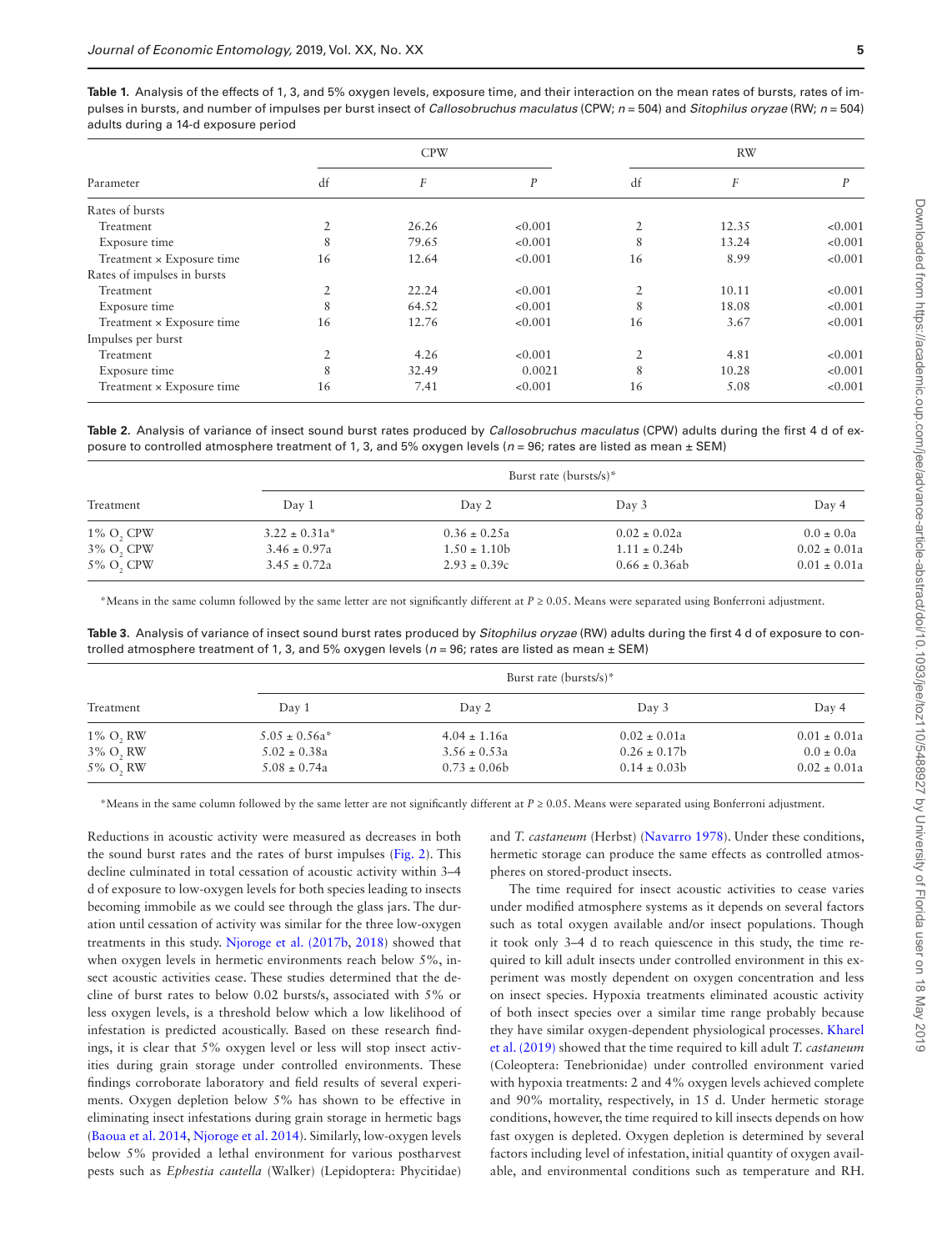[Njoroge et al. \(2018\)](#page-7-6) conducted an experiment to assess the effect of cowpea bruchid population (25, 50, and 100 adults) and available oxygen (0.5- and 1.0-liter jars) on oxygen consumption and acoustic activities. The study revealed that cessation of insect activities happened when oxygen level reached 4% after 3–11 d exposure to hermetic storage conditions. Less time is required to reach the cessation of insect acoustic activity under controlled environments than in hermetic storage conditions.

## Insect Survival and Grain Quality Immediately After Low-Oxygen Treatments

Assessment immediately after exposure to hypoxia treatments for 14 d revealed no adult *S. oryzae* survived. These findings are in agreement with results of [Kharel et al. \(2019\)](#page-6-32) who showed that exposure of *T. castaneum* to 2% or less for 15 d resulted in no adult survival. However, exposure to higher oxygen levels such as 4 and 8% did not result in complete mortality. We did not expect to find any live *C. maculatus* as they have a short life cycle of 10–12 d [\(Yan et al. 2016\)](#page-7-10). Assessment of the grain immediately after lowoxygen exposure showed the presence of grain damage on wheat for all the treatments. This appears to be the result of damage by *S. oryzae* adult insects before the cessation of activities (within 3–4 d of exposure). For cowpea, there were eggs laid on the grains and no other damage was observed. We used qualitative assessment such as grain with eggs and holes because previous studies have shown minimal weight losses when grain is stored under hermetic conditions [\(Njoroge et al. 2017b\)](#page-7-12). No change in weight loss was expected in this study, and hence we assessed qualitative measures that are indicative of potential future progeny development when grain is returned to normoxic conditions. Previous studies have shown that insect activity and grain infestation and damage are reduced at oxygen levels below 5% ([Emekci et al. 2002;](#page-6-12) [Margam 2009](#page-6-33); [Yan et al. 2016](#page-7-10); [Njoroge et al. 2017b](#page-7-12), [2018](#page-7-6)).

<span id="page-5-0"></span>**Table 4.** Time after onset until cessation of acoustic activity *of Callosobruchus maculatus* (CPW) and *Sitophilus oryzae* (RW) under 1, 3, and 5% oxygen-level treatments

| Treatment            | Mean time (d) $\pm$ SEM to cease acoustic<br>activity* |                |  |
|----------------------|--------------------------------------------------------|----------------|--|
|                      | <b>CPW</b>                                             | RW             |  |
| $1\% \text{ O}$ ,    | $2.9 \pm 0.37^*$                                       | $3.2 \pm 0.21$ |  |
| $3\%$ O <sub>2</sub> | $3.5 \pm 0.53$                                         | $4.0 \pm 0.14$ |  |
| 5% O <sub>2</sub>    | $3.8 \pm 0.24$                                         | $4.1 \pm 0.45$ |  |

\*Means within the same insect species were not significantly different among the oxygen levels.

#### Insect Development 45 d Post-treatment

A few adults were present in grain incubated for 45 d after exposure to 3 and 5% oxygen levels for 14 d. Consequently, when assessing the ultimate efficacy of controlled environments, initial mortality is not the only parameter of importance especially if the airtight conditions are not maintained after initial exposure to hypoxia. The presence or absence of eggs and surviving adults post-treatment need to be assessed to ensure that there is no pest resurgence after the airtight system is compromised.

Some studies have demonstrated that low oxygen (2–5%) can suppress egg-laying behavior and adult emergence of *C. maculatus* [\(Yan et al. 2016\)](#page-7-10). In our study, there were no surviving adults immediately after 14 d of hypoxia treatments; the eggs laid were few, and some eggs did not hatch 45 d post-treatment. These findings were consistent with [Cheng et al. \(2012\)](#page-6-34) who found that decreased  $O_2$  and elevated  $CO_2$  affected survival, development, and gene expression in cowpea bruchids. They found that below 2% oxygen, bruchids slow down or stop ovipositing. Furthermore, our results showed no adult emergence from 1% oxygen level after 45 d posttreatment. This result corroborates previous findings that show exposure of *C. maculatus* and *T. castaneum* eggs to oxygen levels below 2% causes up to 100% egg mortality ([Cheng et al. 2012,](#page-6-34) [Kharel et al. 2019\)](#page-6-32). Though 3 and 5% resulted in a few live adults 45 d post-treatment, they might have affected the development of the insects. [Kharel et al. \(2019\)](#page-6-32) showed that adult developmental time was increased by 18 and 15 d when was young larvae of *T. castaneum* were exposed 4 and 8% oxygen levels, respectively. [Carli et al. \(2010\)](#page-6-13) showed complete inhibition of progeny development when *Sitophilus* spp. were exposed to CO<sub>2</sub> atmospheres for 30 d. Extending exposure time beyond 14 d at 3 and 5% oxygen levels may result in complete mortality post-treatment.

In conclusion, exposure of *C. maculatus* and *S. oryzae* to hypoxia of 5% or below halts insect activity within 4 d. Controlled atmosphere of 1% oxygen level for 14 d is effective for achieving complete adult mortality of *C. maculatus* and *S. oryzae* and preventing insect resurgence post-treatment. Maintaining oxygen levels at 3 and 5% will contribute to the death of adult insects within 14 d but may lead to insect development post-treatment if airtight conditions are breached. Consequently, maintaining low-oxygen conditions for a longer duration would ensure insufficient oxygen is available for progeny development and thus protect the stored grain from further deterioration.

# **Acknowledgments**

We thank the PICS3 project at Purdue University (grant number OPP1038622) funded by the Bill and Melinda Gates Foundation for facilitating this study. The use of trade, firm, or corporation names in the publication does not constitute an official endorsement or approval by the United States Department

<span id="page-5-1"></span>**Table 5.** Analysis of variance of percent cowpea grains infested with *Callosobruchus maculatus* (CPW) and wheat grains damaged by *Sitophilus oryzae* (RW) after 14-d exposure to 1, 3, and 5% oxygen levels and insect emergence after 45-d incubation (*n* = 16; rates are listed as mean ± SEM)

| Treatment            |                          | % damaged wheat grains | Number of emerging adults 45 d post-<br>treatment* |                   |
|----------------------|--------------------------|------------------------|----------------------------------------------------|-------------------|
|                      | % infested cowpea grains |                        | <b>CPW</b>                                         | RW                |
| $1\% \text{ O}_2$    | $3.49 \pm 0.39a^*$       | $8.08 \pm 0.43a$       | $0.0 \pm 0.0a$                                     | $0.0 \pm 0.0a$    |
| $3\%$ O <sub>2</sub> | $3.78 \pm 0.23a$         | $7.68 \pm 0.40a$       | $10.67 \pm 2.12b$                                  | $9.67 \pm 4.47$   |
| 5% O <sub>2</sub>    | $3.43 \pm 0.25a$         | $7.56 \pm 0.29a$       | $14.44 \pm 3.13c$                                  | $16.56 \pm 5.07c$ |

\*Means within the same column followed by the same letter are not significantly different at *P* ≥ 0.05. Means were separated using Bonferroni adjustment.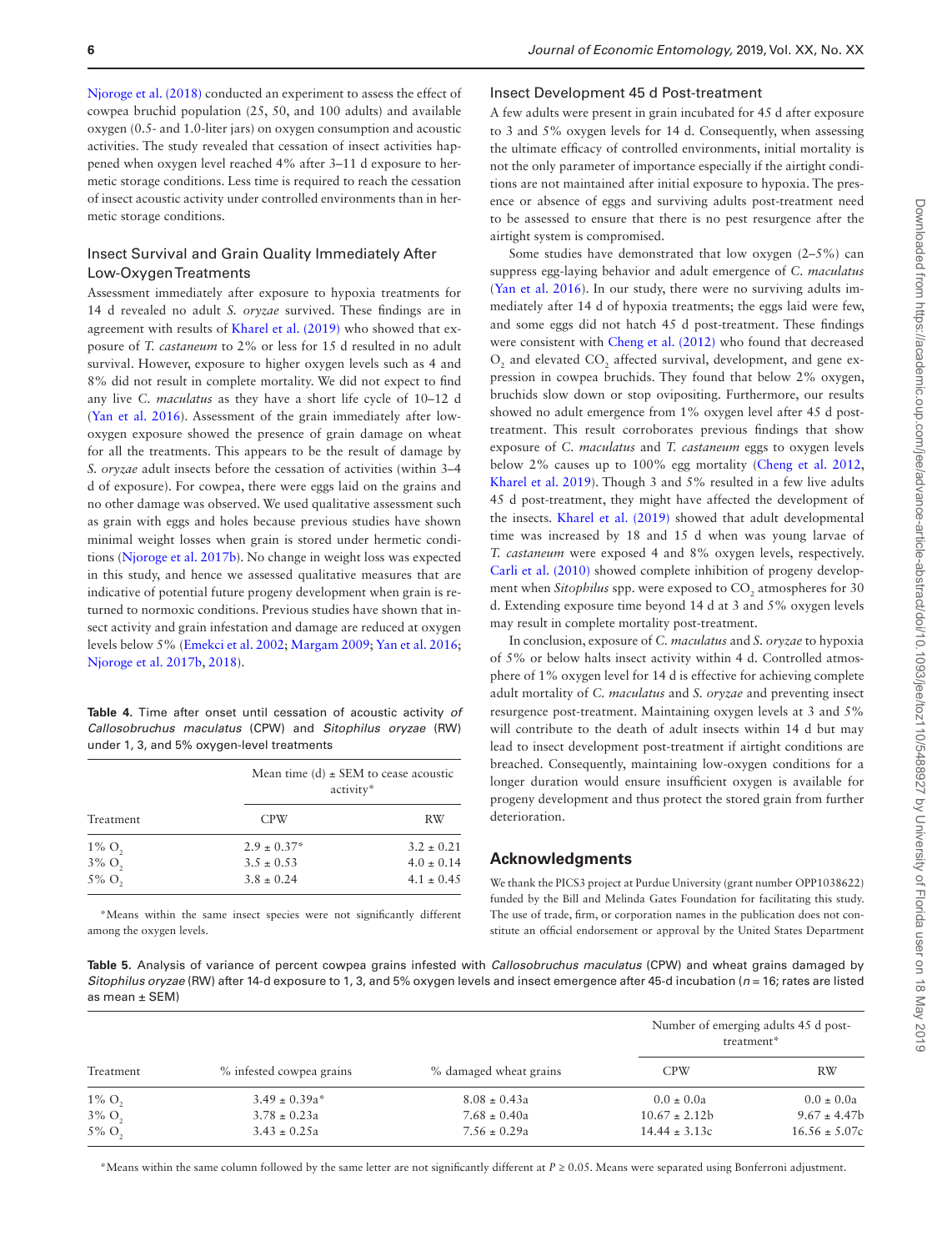of Agriculture, Agricultural Research Service, or any product or service to the exclusion of others that may be suitable. The USDA is an equal opportunity provider and employer. A.W.N., R.W.M., and D.B. conceived and designed the experiments; A.W.N. and B.W.S. performed the experiments; A.W.N. analyzed the data; R.W.M. and D.B. contributed acoustic measurement equipment; A.W.N., R.W.M., B.W.S. and D.B. wrote the paper; and D.B. secured the funding. The authors declare no conflict of interest.

#### **References Cited**

- <span id="page-6-15"></span>**Bailey, S. W. 1955**. Air-tight storage of grain; its effects on insect pests. I. *Calandra granaria* L. (Coleoptera: Curculionidae). Aust. J. Agric. Res. 6: 33–51.
- <span id="page-6-7"></span>**Baoua, I. B., L. Amadou, D. Baributsa, and L. L. Murdock. 2014**. Triple bag hermetic technology for post-harvest preservation of Bambara groundnut (*Vigna subterranea* (L.) Verdc.). J. Stored Prod. Res. 58: 48–52.
- <span id="page-6-3"></span>**Baributsa, D., J. Lowenberg-DeBoer, L. L. Murdock, and B. Moussa. 2010**. Profitable chemical-free cowpea storage technology for smallholder farmers in Africa: Opportunities and challenges, pp. 1046–1052. *In*  M. O. Carvalho**,** P. G. Fields**,** C. S. Adler**,** F. H. Arthur**,** C. G. Athanassiou**,**  J. F. Campbell**,** F. Fleurat-Lessard**,** P. W. Flinn**,** R. J. Hodges**,** A. A. Isikber**,**  S. Navarro**,** R. T. Noyes**,** J. Riudavets**,** K. K. Sinha**,** G. R. Thorpe**,**  B. H. Timlick**,** P. Trematerra**, and** N. D. G. White (eds.), Proceedings of the 10th International Working Conference on Stored Product Protection, 27 June-2 July 2010, Estoril, Portugal. Julius-Kühn-Archiv, Issue 425.
- <span id="page-6-24"></span>**Bioacoustics Research Program**. **2016**. Raven Lite: Interactive Sound Analysis Software (Version 2.0). The Cornell Lab of Ornithology, Ithaca, NY. (<http://www.birds.cornell.edu/raven>).
- <span id="page-6-8"></span>**Calderon, M., and S. Navarro. 1980.** Synergistic effect of  $CO_2$  and  $O_2$  mixtures on two stored grain insect pests. Dev. Agric. Eng. 1: 79–84.
- <span id="page-6-13"></span>**Carli, M. D., B. Bresolin, C. P. Z. Noreña, I. Lorini, and A. Brandelli. 2010**. Efficacy of modified atmosphere packaging to control *Sitophilus* spp. in organic maize grain. Braz. Arch. Biol. Techn. 53: 1469–1476.
- <span id="page-6-34"></span>**Cheng, W., J. Lei, J. E. Ahn, T. X. Liu, and K. Zhu-Salzman. 2012**. Effects of decreased  $\mathrm{O}_2$  and elevated  $\mathrm{CO}_2$  on survival, development, and gene expression in cowpea bruchids. J. Insect Physiol. 58: 792–800.
- <span id="page-6-6"></span>**De Groote, H., S. C. Kimenju, P. Likhayo, F. Kanampiu, T. Tefera, and J. Hellin. 2013**. Effectiveness of hermetic systems in controlling maize storage pests in Kenya. J. Stored Prod. Res. 53: 27–36.
- <span id="page-6-14"></span>**Donahaye, E., D. Zalach, and M. Rindner. 1992**. Comparison of the sensitivity of the development stages of three strains of the red flour beetle (Coleoptera: Tenebrionidae) to modified atmospheres. J. Econ. Entomol. 85: 1450–1452.
- <span id="page-6-9"></span>**Donahaye, E., S. Navarro, M. Rindner, and A. Azrieli. 1996**. The combined influence of temperature and modified atmospheres on *Tribolium castaneum* (Herbst) (Coleoptera: Tenebrionidae). J. Stored Prod. Res. 32: 225–232.
- <span id="page-6-28"></span>**Dosunmu, O. G., N. J. Herrick, M. Haseeb, R. L. Hix, and R. W. Mankin. 2014**. Acoustic detectability of *Rhynchophorus cruentatus* (Coleoptera: Dryophthoridae). Fla. Entomol. 97: 431–438.
- <span id="page-6-30"></span>**Eliopoulos, P. A., I. Potamitis, D. C. Kontodimas, and E. G. Givropoulou. 2015**. Detection of adult beetles inside the stored wheat mass based on their acoustic emissions. J. Econ. Entomol. 108: 2808–2814.
- <span id="page-6-12"></span>**Emekci, M., S. Navarro, E. Donahaye, M. Rindner, and A. Azrieli. 2002**. Respiration of *Tribolium castaneum* (Herbst) at reduced oxygen concentrations. J. Stored Prod. Res. 38: 413–425.
- <span id="page-6-0"></span>**Fleurat-Lessard, F. 1990**. Effect of modified atmospheres on insect and mites infesting stored products, pp. 21–38. *In* Calderon, M.**,** Barkai-Golan, R. (eds.), Food Preservation by Modified Atmospheres. CRC Press, Boca Raton, FL.
- <span id="page-6-19"></span>**Henry, J. R., and J. F. Harrison. 2004**. Plastic and evolved responses of larval tracheae and mass to varying atmospheric oxygen content in *Drosophila melanogaster*. J Exp. Biol. 207: 3559–3567.
- <span id="page-6-16"></span>**Herreid, C. F. 1980**. Hypoxia in invertebrates. Comp. Biochem. Physiol. A Physiol. 67: 311–320.
- <span id="page-6-23"></span>**Herrick, N. J., and R. W. Mankin. 2012**. Acoustical detection of early instar *Rhynchophorus ferrugineus* (Coleoptera: Curculionidae) in Canary Island date palm, *Phoenix canariensis* (Arecales: Arecaceae). Fla. Entomol. 95: 983–990.
- <span id="page-6-26"></span>**Herrick, N. J., R. W. Mankin, O. G. Dosunmu, and M. T. K. Kairo. 2013**. Ecology and detection of the red palm weevil, *Rhynchophorus ferrugineus* (Coleoptera: Curculionidae), and related weevils for the protection of palm tree species in the United States. *In* Colloque méditerranéen sur les ravageurs des palmiers. Association Française de Protection des Plantes (AFPP), Nice, France.
- <span id="page-6-17"></span>**Hochachka, P. 1986**. Defense strategies against hypoxia and hypothermia. Science 231: 234–241.
- <span id="page-6-29"></span>**Jalinas, J., B. Güerri-Agulló, R. W. Mankin, R. López-Follana, and L. V. Lopez-Llorca. 2015**. Acoustic assessment of *Beauveria bassiana* (Hypocreales: Clavicipitaceae) effects on *Rhynchophorus ferrugineus* (Coleoptera: Dryophthoridae) larval activity and mortality. J. Econ. Entomol. 108: 444–453.
- <span id="page-6-31"></span>**Jalinas, J., B. Güerri-Agulló, O. G. Dosunmu, L. V. Lopez Llorca, and R. W. Mankin. 2017**. Acoustic activity cycles of *Rhynchophorus ferrugineus* (Coleoptera: Dryophthoridae) early instars after *Beauveria Bassiana* (Hypocreales: Clavicipitaceae) treatments. Ann. Entomol. Soc. Am. 110: 551–557.
- <span id="page-6-18"></span>**Jarecki, J., E. Johnson, and M. A. Krasnow. 1999**. Oxygen regulation of airway branching in Drosophila is mediated by branchless FGF. Cell 99: 211–220.
- <span id="page-6-4"></span>**Jones, M., C. Alexander, and J. Lowenberg-DeBoer. 2011**. Profitability of hermetic Purdue Improved Crop Storage (PICS) bags for African common bean pproducers, pp. 1–29. Department of Agricultural Economics, Purdue University, West Lafayette, IN.
- <span id="page-6-20"></span>**Kharel, K., L. J. Mason, S. B. Williams, L. L. Murdock, I. B. Baoua, and D. Baributsa. 2018**. A time-saving method for sealing Purdue Improved Crop Storage (PICS) bags. J. Stored Prod Res. 77: 106–111.
- <span id="page-6-32"></span>**Kharel, K., L. J. Mason, L. L. Murdock, and D. Baributsa. 2019**. Efficacy of hypoxia against *Tribolium castaneum* (Coleoptera: Tenebrionidae) throughout ontogeny. J. Econ. Entomol. doi:10.1093/jee/toz019
- <span id="page-6-22"></span>**Kiobia, D. O., S. D. Tumbo, J. Cantillo, B. B. Rohde, P. K. Mallikarjunan, and R. W. Mankin. 2015**. Characterization of sounds in maize produced by internally feeding insects: investigations to develop inexpensive devices for detection of *Prostephanus truncatus* (Coleoptera: Bostrichidae) and *Sitophilus zeamais* (Coleoptera: Curculionidae) in small-scale storage facilities in sub-Saharan Africa. Fla. Entomol. 98: 405–409.
- <span id="page-6-21"></span>**Mankin, R. W., A. Mizrach, A. Hetzroni, S. Levsky, Y. Nakache, and V. Soroker. 2008**. Temporal and spectral features of sounds of wood-boring beetle larvae: identifiable patterns of activity enable improved discrimination from background noise. Fla. Entomol. 91: 241–248.
- <span id="page-6-25"></span>**Mankin, R. W., D. W. Hagstrum, M. T. Smith, A. L. Roda, and M. T. K. Kairo. 2011**. Perspective and promise: a century of insect acoustic detection and monitoring. Am. Entomol. 57: 30–44.
- <span id="page-6-27"></span>**Mankin, R. W., D. Stanaland, M. Haseeb, B. Rohde, O. Menocal, and D. Carrillo. 2018**. Assessment of plant structural characteristics, health, and ecology using bioacoustic tools. Proc. Mtgs. Acoust. 33: 010003.
- <span id="page-6-33"></span>**Margam, V. 2009**. Molecular tools for characterization of the legume pod borer *Maruca vitrata* Fabricius (Lepidoptera: Pyraloidea: Crambidae); mode of action of hermetic storage of cowpea grain. Ph.D. thesis, Department of Entomology, Purdue University, West Lafayette, IN.
- <span id="page-6-10"></span>**Mbata, G., C. Reichmuth, and T. Ofuya. 1996**. A comparative study on the toxicity of carbon dioxide to the developmental stages of *Callosobruchus maculatus* (Fab.) and *Callosobruchus subinnotatus* (Pic.). Postharv. Biol. Technol. 7: 271–276.
- <span id="page-6-11"></span>**Mbata, G. N., S. K. Hetz, C. Reichmuth, and C. Adler. 2000**. Tolerance of pupae and pharate adults of *Callosobruchus subinnotatus* Pic (Coleoptera: Bruchidae) to modified atmospheres: a function of metabolic rate. J. Insect Physiol. 46: 145–151.
- <span id="page-6-1"></span>**Mbata, G. N., T. W. Phillips, and M. E. Payton. 2009**. Effects of cowpea varietal susceptibility and low pressure on the mortality of life stages of *Callosobruchus maculatus* (Coleoptera: Bruchidae). J. Stored Prod. Res. 45: 232–235.
- <span id="page-6-5"></span>**Murdock, L. L., and I. B. Baoua. 2014**. On Purdue Improved Cowpea Storage (PICS) technology: background, mode of action, future prospects. J. Stored Prod. Res. 58: 3–11.
- <span id="page-6-2"></span>**Murdock, L. L., V. Margam, I. Baoua, S. Balfe, and R. E. Shade. 2012**. Death by desiccation: effects of hermetic storage on cowpea bruchids. J. Stored Prod. Res. 49: 166–170.